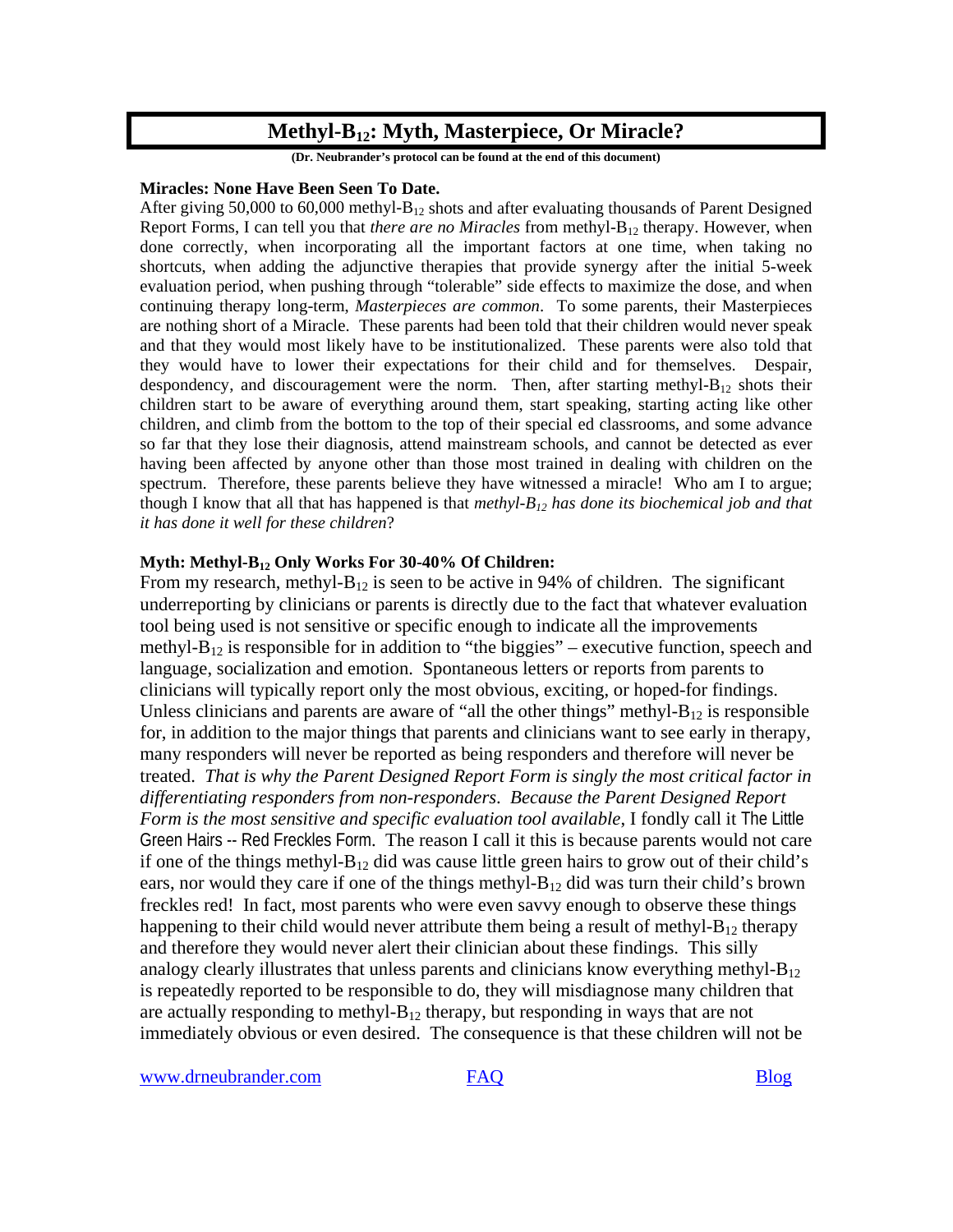treated or alternatively, if treated, they will not be treated long enough for the long-term effects of methyl- $B_{12}$  therapy to be realized. It has been my experience that children such as these were originally misdiagnosed as non-responders. Once these children were restarted on the shots using the complete protocol recommended, and were reevaluated by the Parent Designed Report Form at the end of the 5 week clinical trial period, they were now diagnosed as "missed responders" or what I call "hidden responders". They did well when the shots were continued for 18 to 24 months. [See the related discussion below regarding the importance of correctly diagnosing responders and treating longterm in the section entitled, "Myth: The Intensity Of Responses And Not The Number Of Responses On The Parent Designed Report Form Indicates Whether Or Not A Child Is A Responder And Predicts A Child's Long-Term Prognosis."

### **Myth: Methyl-B12 works better for younger children than it does for children older than six to seven years of age:**

Nothing could be farther from the truth! To date, there has been no age between 9 months to 18 years that has not responded equally as well. As long as the complete protocol was followed *exactly as described* below and the results evaluated by completing in detail the Parent Designed Report Form and Parent Specifics Documentation Letter, the results are the same.

### **Myth: Routes Of Administration Other Than Subcutaneous Injections Will Work Just As Well:**

Based on my research evaluating children from all over the country who were receiving methyl- $B_{12}$  either orally, sublingually, transdermally, intranasally, or intramuscularly, when no other changes were made to the child's program except switching to subcutaneous methyl- $B_{12}$ , before and after Parent Designed Report Forms showed undeniable increased benefits. Sublingual is only theoretical in the autistic population and in the rare case that it may be achieved it is pulsatile in nature. Methyl- $B_{12}$  is easy to do orally but is pulsatile in nature. Its absorption requires a healthy terminal ileum, the region in the intestine documented by the work of Dr. Krigsman, Dr. Wakefield, and others, to be inflamed in a high percentage of children on the spectrum. Therefore the total amount of methyl- $B_{12}$  absorbed cannot accurately be determined, nor can it consistently deliver the same dose due to exacerbations or remissions of ileitis. Intra-nasal administration is pulsatile, the dose delivered is unable to be accurately determined, and inserting an intra-nasal cannula once or twice daily is more traumatic than subcutaneous injections to the vast majority of children unless they are very high functioning. Transdermal administration is delivered into the subcutaneous tissue rendering it non-pulsatile in nature and therefore theoretically it should work like a subcutaneous injection. However, due to several variable factors, the amount delivered is unable to be accurately determined, especially when no data is available documenting its ability to achieve higher than normal tissue concentrations that are easily accomplished with injections. More important, however, is that clinically the degree of response, as evaluated by before and after Parent Designed Report Forms, and from communication with parents seeking advice who were using large amounts of transdermal methyl-B<sub>12</sub>, was eclipsed by the benefits from methyl-B<sub>12</sub> injected into the fat of the buttocks once they made the switch. Children frequently were brought to my office that were already receiving intramuscular injections of methyl- $B_{12}$ . At times, the doses these children were receiving were 200 to 500% higher than my standard dose of 64.5 mcg/kg/once every three days. Sometimes these extremely higher than standard doses were being given daily. Red or pink urine was common. The majority of parents who were giving their children these intramuscular methyl- $B_{12}$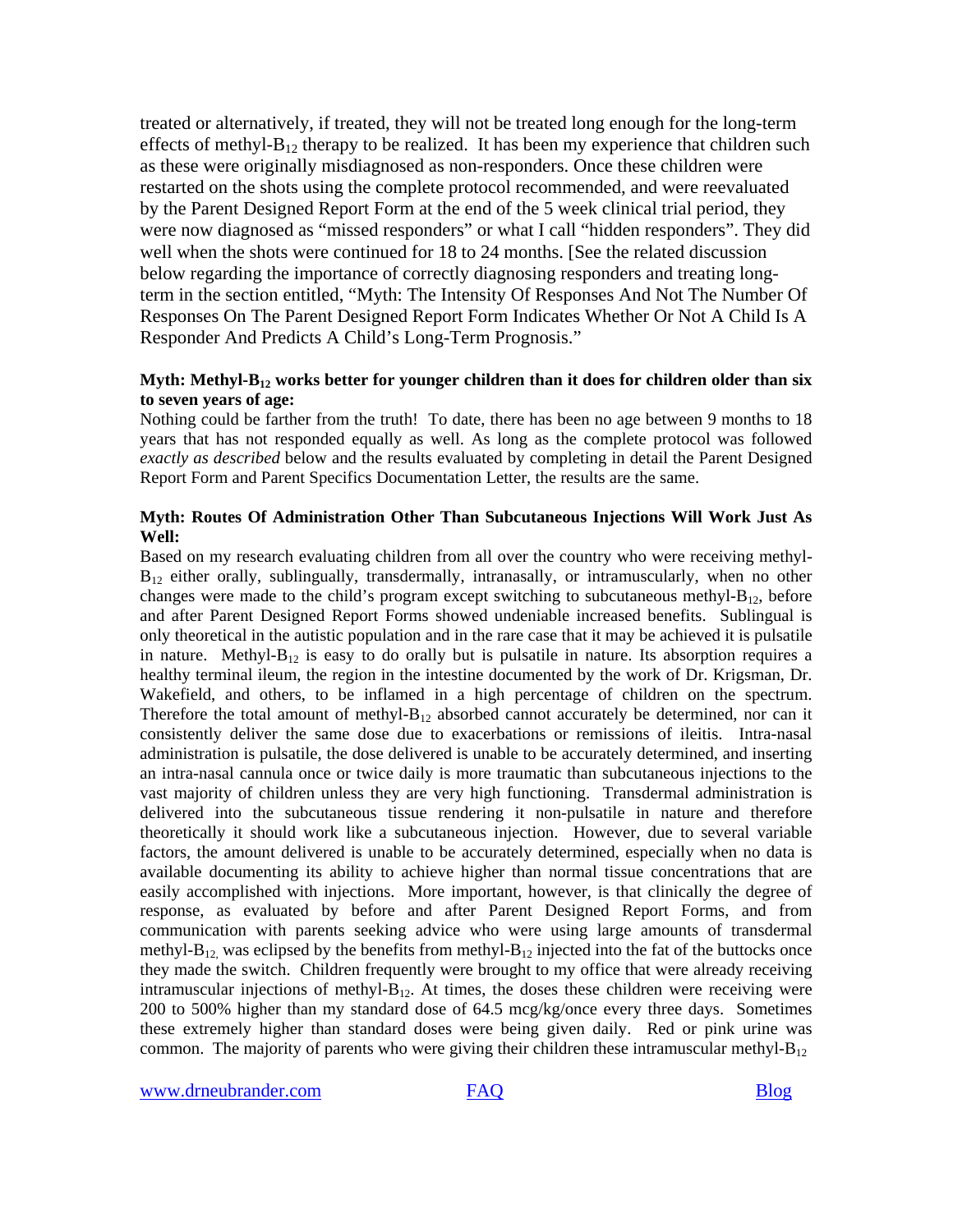injections were reporting benefits, oftentimes to moderate or greater degrees. However, once switched to the lower dose once-every-3-day protocol given shallowly to the subcutaneous fat in the buttocks from 25 mg/ml stock, before and after Parent Designed Report Forms documented an even better clinical response. If shots were being given daily, it allowed a less frequent shot schedule to realize the same or even better clinical response. In 100% of the cases the red/pink urine resolved immediately. [See the related discussion below regarding the importance of steady state delivery in the section entitled, "Myth: Methyl-B<sub>12</sub> And The Benefits Seen For Children On The Spectrum Are Due To A Deficiency."]

### **Myth: The Concentration Of The Methyl-B12 Solution Does Not Matter As Long As The Total Dose Remains The Same And That The Volume To Deliver The Equivalent Dose Is Adjusted.**

Another type of child that frequently comes to my office is one that has been receiving methyl- $B_{12}$  injections made from a 12.5 mg/ml stock solution and has been using twice the volume to achieve the standard dose I typically recommend. Typically these children have been seeing at least mild to moderate benefits. However, when all other factors remain the same and when the shots are switched to those made from a 25 mg/ml methyl- $B_{12}$  stock solution, with rare exception the before and after Parent Designed Report Forms demonstrate an obvious and undeniable improvement. Three factors are involved in the reason that this is true: 1) Experts familiar with the kinetics of adipose tissue agree that different types of fat show differing degrees of accumulation, storage, and release of various substances; 2) Principles of pharmacology indicate that the more dense a substance is within its delivery system, the slower and more uniform the rate of dispersion that will follow. This is the reason pellets are used over depot substances over time-release oral substances over non-time-release oral substances when a steady-state continuous dose of a medication is needed; 3) The surface area of a drop of methyl- $B_{12}$  made from a 12.5 mg/ml concentration is much greater than the surface area of a drop of methyl- $B_{12}$  made from a 25 mg/ml concentration when one is attempting to achieve equivalent doses. Therefore, when the concentration of methyl- $B_{12}$  that is delivered subcutaneously into adipose tissue is from a lesser concentration, due to its significantly increased surface area, the methyl- $B_{12}$  will be released into the bloodstream and lymphatic system much more rapidly. Therefore, to get equivalent clinical benefits from a 12.5 mg/ml subcutaneous injection as from a 25 mg/ml subcutaneous injection, the frequency of injections needs to be increased. Because regression or lack of progression is not typically seen within a day, and because lower concentrations do produce many benefits, without using the Parent Designed Report Form comparing the before and after effects of 12.5 vs. 25 mg/ml injection strengths, the fact that the higher concentration produces significantly better results is easily missed. [See the related discussion below regarding the importance of steady state delivery in the section entitled, "Myth: Methyl-B<sub>12</sub> And The Benefits Seen For Children On The Spectrum Are Due To A Deficiency."]

### **Myth: The Fat In The Arm, Abdomen, Or Thigh Produce The Same Results As From The Buttocks.**

As previously discussed, experts familiar with the kinetics of adipose tissue agree that different types of fat show differing degrees of accumulation, storage, and release of various substances. One study that I conducted took very high dose large volume of methyl- $B_{12}$  and injected it into the subcutaneous tissue of the deltoids, abdomen, and buttocks of an adult and observed for color changes in the urine. Both the deltoid and abdomen injections produced bright reddish-pink urine with the next voiding whereas the buttock injections produced urine that was only slightly pinkish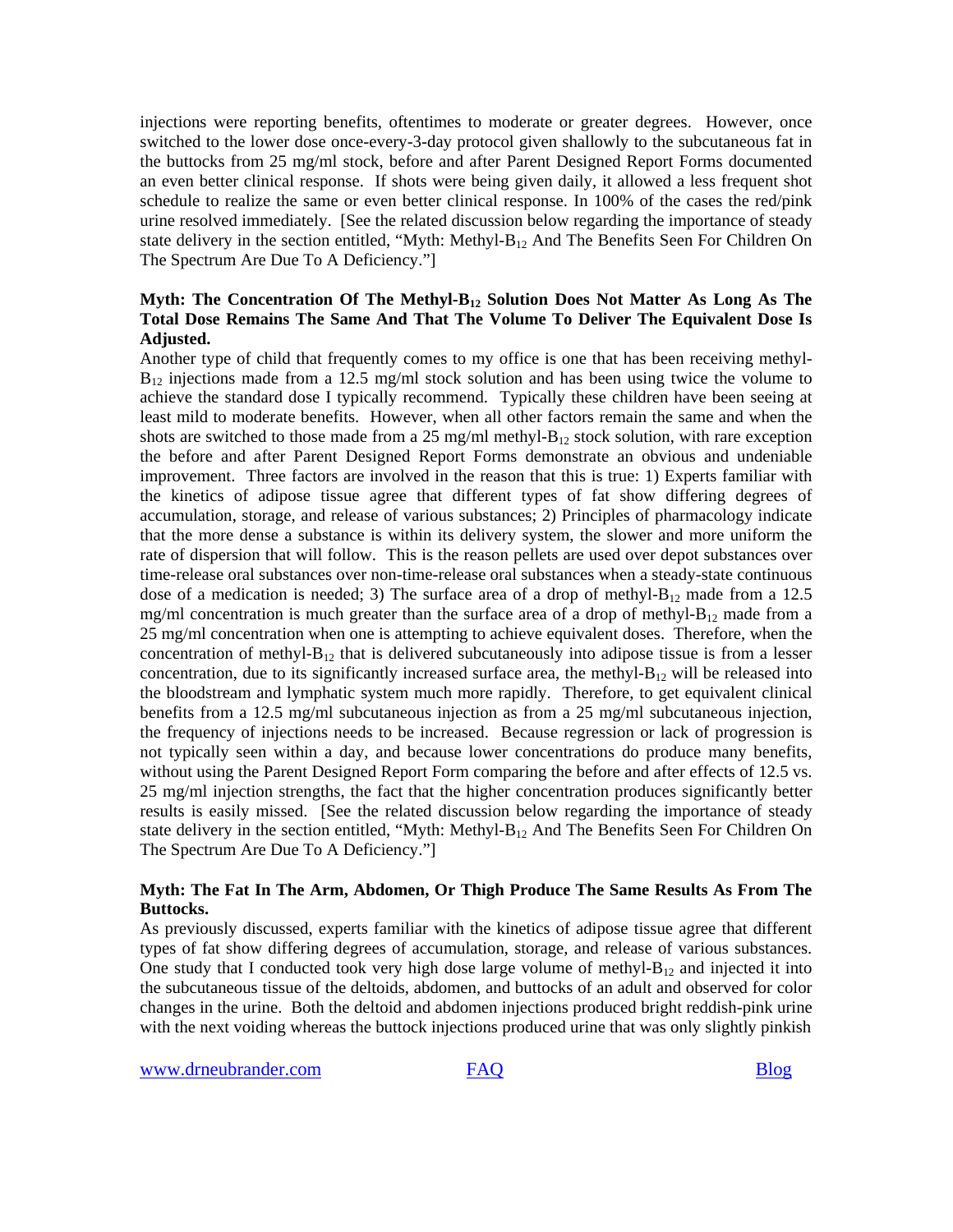in color. Therefore, by using the buttocks as the injection site allows for a lesser-shot frequency schedule due to its slower rate of release of the medication from the adipose tissue. [Refer to the document entitled "Injection Instructions for Methyl-B12 Shots" found on my website.]

#### **Myth: The Total Dose Is Not Standard For Most Children.**

One of the studies I conducted was the result of my initial belief that I was dealing with a  $B_{12}$ deficiency and that a standard *relatively* high dose (but not excessively high dose) of methyl-B<sub>12</sub> would quickly resolve any deficiency that was present regardless of whether the child was small, medium, or large in size. Therefore the dose I gave all my patients was 1500 mcg twice weekly. Clinically I noticed the children who seemed to be having the best response with some side effects were children that weighed around 45 pounds. The children that showed little to no benefit and who had almost no side effects were children that weighed over 55 pounds. The children who showed benefits but also had the most side effects were children that weighed around 35 pounds or less. This intrigued me so I reviewed all the children's charts to study this weight to benefit vs. side effect discrepancy more closely. What I learned was that those children who had the best benefits with the fewest significant side effects (though side effects of the type now defined as tolerable were sometimes present) fell within the range of 72 to 78 mcg/kg twice weekly. Therefore the average effective treatment dose I chose for my first official protocol was 75 mcg/kg administered subcutaneously at 45 to 60 degree angles twice weekly. Over the years I estimate that about 15% of my patients do better with higher doses though most do not require it. Interestingly, those children who seem to need higher doses do not seem to have more side effects from the increased dose.

#### **Myth: Varying Shot Frequencies Can Still Give The Same Results.**

From my original protocol of 75 mcg/kg/twice weekly, it soon became apparent that the positive benefits many children were getting were wearing off before they would get their next shot. This became even more obvious because the majority of parents who were giving their children twiceweekly shots were giving them on Sunday and Wednesday evenings. This was a 4-day/3-day split. In general, the shot benefit was still seen by Wednesday, the  $3<sup>rd</sup>$  day. However, many parents said their child really needed another shot before Sunday, the  $4<sup>th</sup>$  day. It was from this observation coupled together with the observation that most children did not need more than 75 mcg/kg/twice weekly that I modified my previous protocol to the one I now recommend. I kept the total weekly dose the same (150 mcg/kg/week). However, I increased the shot frequency from twice weekly to once every 3 days and used the equivalent dose of 64.5 mcg/kg/once every three days. In general this works well for those parents following the injection technique very closely. The kinetics of methyl- $B_{12}$  dispersion from the subcutaneous tissue of the buttocks for most children seems to be about 3 days before another injection is needed. If a parent reports that the effects are wearing off too quickly, and/or the benefits are showing up within hours after an injection, almost 100% of the time they are injecting too deeply and are either in the muscle or close to the SQ:IM junction. Once technique is perfected, the majority of parents report that the shots now hold the 3 days and increasing the frequency to once every other day or even to a daily routine is not necessary. Exceptions, however, do occur. With those children whose movement during a shot cannot be controlled enough to guarantee adequate subcutaneous delivery, shot frequency will need to be increased. Also, in children who are extremely thin that no matter how shallow one injects the muscle or the SQ:IM junction cannot be avoided, the frequency of injections will need to be increased. When I increase shot frequency, I decrease the total dose and shot volume proportionately in order to still be close to the total weekly dose of 150 mcg/kg/week.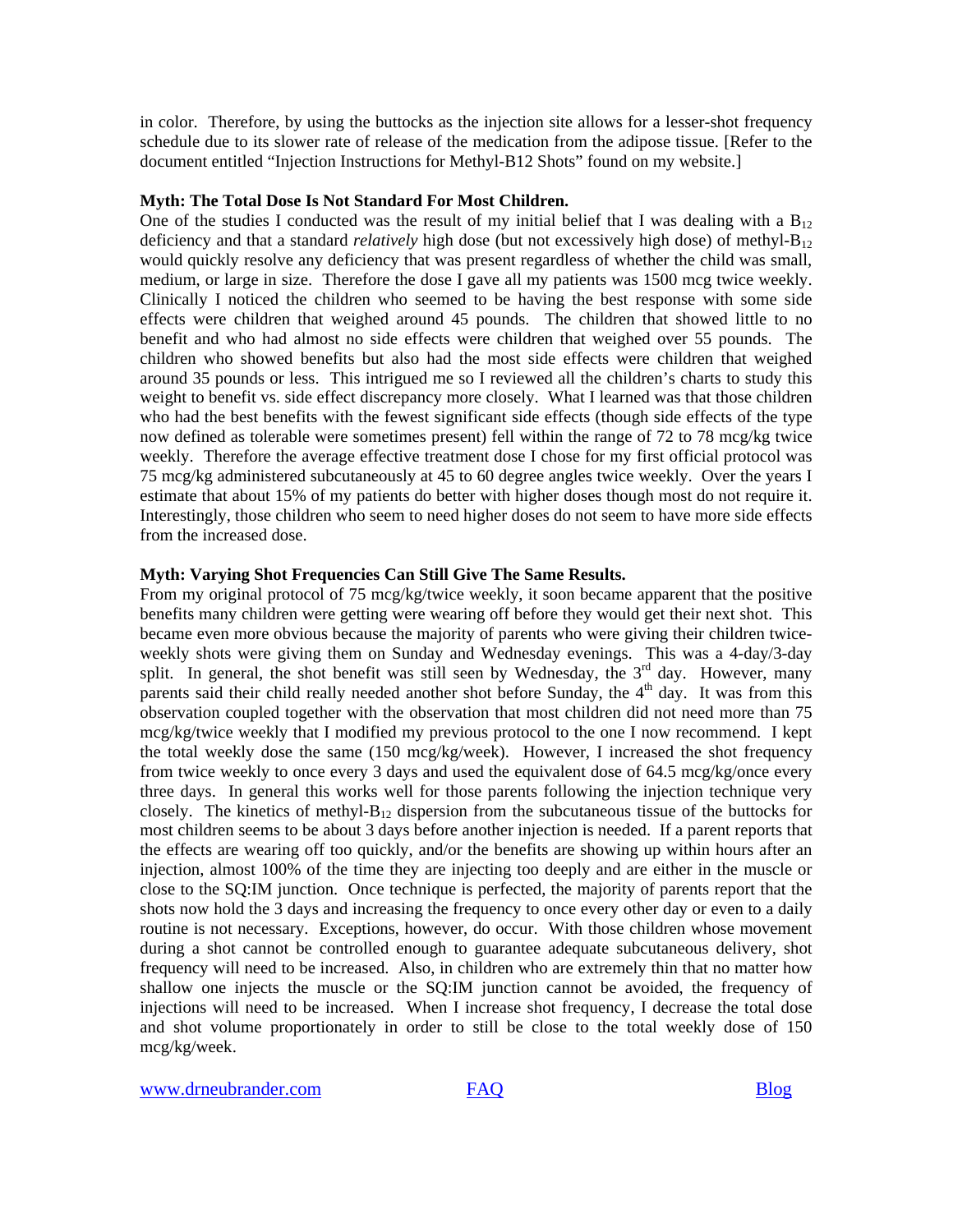[Current dosing and delivery schedule: 64.5 mcg/kg once every 3 days to the adipose tissue of the buttocks at an angle severe and horizontal enough to guarantee a "shallow" subcutaneous delivery from a BD 3/10 cc insulin syringe with an 8 mm, 31-gauge needle, item #328438 only, and made from a 25 mg/ml methyl- $B_{12}$  stock solution.]

#### **Myth: A 30-Degree Angle Is The Ideal Angle Of Injection.**

In the past, I initially taught that a 45-60 degree angle should be used. I soon learned that this angle of injection was not shallow enough for many children in order to guarantee a shallow subcutaneous injection. This was especially true for smaller children and for very thin children of any size. What I observed was that I was not seeing as many benefits in these children, that the benefits would come on too quickly after a shot, and that the benefits would often fade by the  $3<sup>rd</sup>$ day. This pattern of "benefits produced to benefits fading" was the same pattern I saw when the shots were given either IM or too close to the SQ:IM junction. Therefore my next protocol stated that the injections should be 30-degrees or less. Unfortunately parents heard the "30-degree" part of my message and not the "or less". Therefore, because the goal is to deliver a subcutaneous injection away from muscle, I now teach my parents that "the shallower the injection the better" is the safest general rule to follow.

#### **Myth: Children Will Get The Same Benefits By Lowering The Dose Enough To Take Away Side Effects**.

Initially, I was influenced to lower the dose of methyl- $B_{12}$  I was using when side effects appeared. I did this for about a year but observed that my methyl- $B_{12}$  dropout rate varied markedly between two groups. The group with the highest dropout rate was from methyl- $B_{12}$  responders with side effects and whose dose was lowered to reduce or eliminate the side effects. The group with the lowest dropout rate was from methyl- $B_{12}$  responders with side effects and whose dose was maintained as we worked through the side effects until they lessened, diminished, or resolved within 2 to 6 months. What I learned was that the reason parents stopped the methyl- $B_{12}$  shots was exactly the opposite of what I expected it to be. Logically parents would be more likely to stop the shots if their child had side effects and they would be more likely to continue the shots longer if their child had none. *This was not the case at all!* The parents whose children had the most side effects also represented the group that "hung in there" the longest because they were "getting their children back" as they would frequently say. The other group of parents whose children were shown to be responders, but did not want to deal with the side effects requested the treatment doses be lowered to diminish or take the side effects away. This group of parents would usually not return after one or two 6-week follow-up cycles because they were not seeing enough benefits to justify continuing the shots. Therefore, it was due to these *profound observations* that I redefined "side effects" as they pertain to methyl- $B_{12}$  injections. It was at that time I learned how vitally important is was to teach parents to accept and work through tolerable side effects as part of the process just as much they would accept pain as part of the process of a successful operation. Fortunately, the good news is that within 2 to 6 months the majority of side effects diminish in intensity or disappear completely while at the same time the child continues to make moderate to significant advancements in executive function, speech and language, socialization and emotion, and is reported by the parents to "just being doing better overall in almost all phases of life!"

*Side Effects:* The most common side effects are hyperactivity with or without increased stimming, changes in sleep patterns, and increased mouthing of objects. I classify side effects as nuisance (tolerable) vs. intolerable. For side effects that are intolerable and so disruptive that a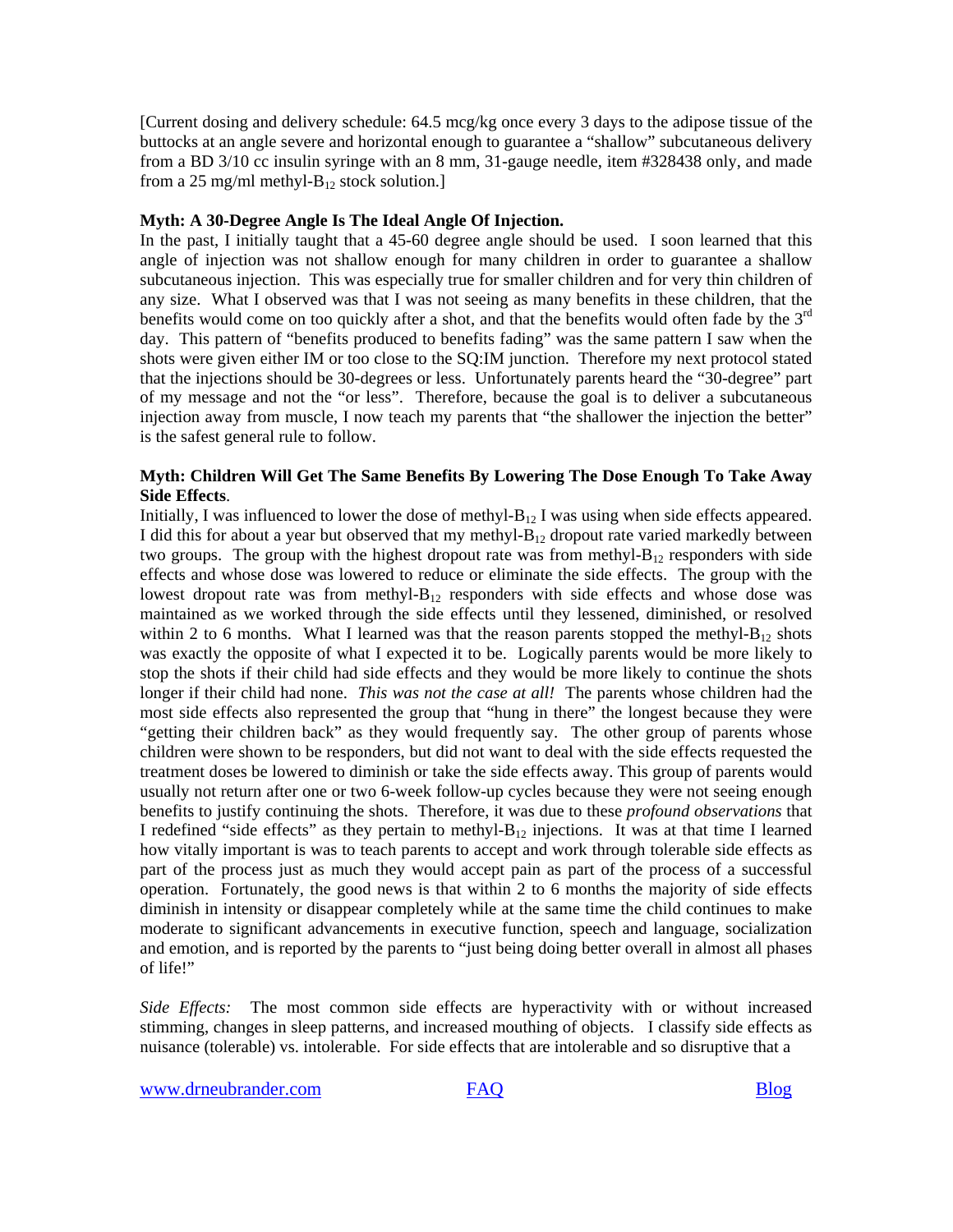child can no longer function or learn, I stop the shots. Should an older or larger child become uncontrollable and potentially dangerous to others, this is always considered an *intolerable* side effect and the shots *must be stopped*. Reintroduction of the shots, if possible at all, is part of my advanced protocols and beyond the scope of this discussion.

When considering side effects, I believe it is important to redefine them in a way that allows parents to better understand what is a nuisance or tolerable side effect vs. an intolerable side effect. The primary concept for this redefinition when the problem is increased activity is to observe what is happening to the child in a controlled environment as compared to what is happening to the child in a non-controlled environment. In a home environment, 90% of the parent's time is dedicated to loving their child, letting the child feel worthwhile and valuable to the infrastructure of the family, and in creating a safe haven in which the child can "just be". Only 10% of the time is spent educating and disciplining their child. At school, in a controlled environment, exactly the opposite is true. Here 90% of the teacher's time is spent educating and disciplining the child while only 10% is dedicated to making the child feel loved, valued, and important in the world. (This statement is not meant to diminish the fact that the overall atmosphere and tone that a good teacher portrays is one designed to be loving and meant to always make the child feel worthy.) *Therefore, as long as a child can learn, attend to tasks, stay focused in the controlled classroom and do well in school, the side effect is tolerable no matter how much increased activity there may be at home in the child's safe haven environment when he can just let loose.* In general the increased activity levels diminish or resolve within 4 to 6 months. When considering whether the side effect of a sleep disturbance is tolerable or intolerable, I consider these things. First, I am giving a substance that is known to "give energy and wake up the tired", e.g. Grandma, Grandpa, and people with chronic fatigue. Many of the children being treated with methyl- $B_{12}$  already have excess energy and do not need more. Many of these children already have disordered sleep patterns that do not need to be disrupted further. However, just because "convention says" a child needs a certain number of hours of sleep a night does not mean that is true when a child is being treated with methyl-B12. In my practice, *unless the child is falling asleep during the day and is needing more naps, I define the need for less sleep or the new disrupted sleep patterns as tolerable and not as intolerable as long as I am seeing improvement in the other areas that methyl-B<sub>12</sub> is famous for: executive function, speech and language, socialization and emotion.* In general the disrupted sleep patterns take 2 to 4 months to readjust and normalize. True PICA is not a problem with methyl-B12 whereas *mouthing objects, and playing with the mouth, lips, and tongue is common*. This is always a side effect indicating that the peripheral nerves are being activated and this side effect *represents a "positive negative"*. It is a sign that methyl- $B_{12}$  therapy is working. It always resolves within 4 to 6 months though it can occasionally be severe in the meantime.

#### **Myth: Methyl-B12 And The Benefits Seen For Children On The Spectrum Are Due To A Deficiency.**

One of the common mistakes clinicians make in treating with methyl- $B_{12}$  is to approach it from the conventional viewpoint we all learned in medical school. We were taught that  $B_{12}$  is a vitamin and when we see a positive response by using it therapeutically that the response was due to correcting a  $B_{12}$  deficiency. With methyl- $B_{12}$  therapy, a major roadblock to reproducing the 94% response rate and obtaining the high percentage rate of long-term improvement is partly due to semantics and how one defines a deficiency. In medical school we were all taught that a  $B_{12}$ deficiency could be easily resolved. We learned that the liver and the  $B_{12}$  transcobalamin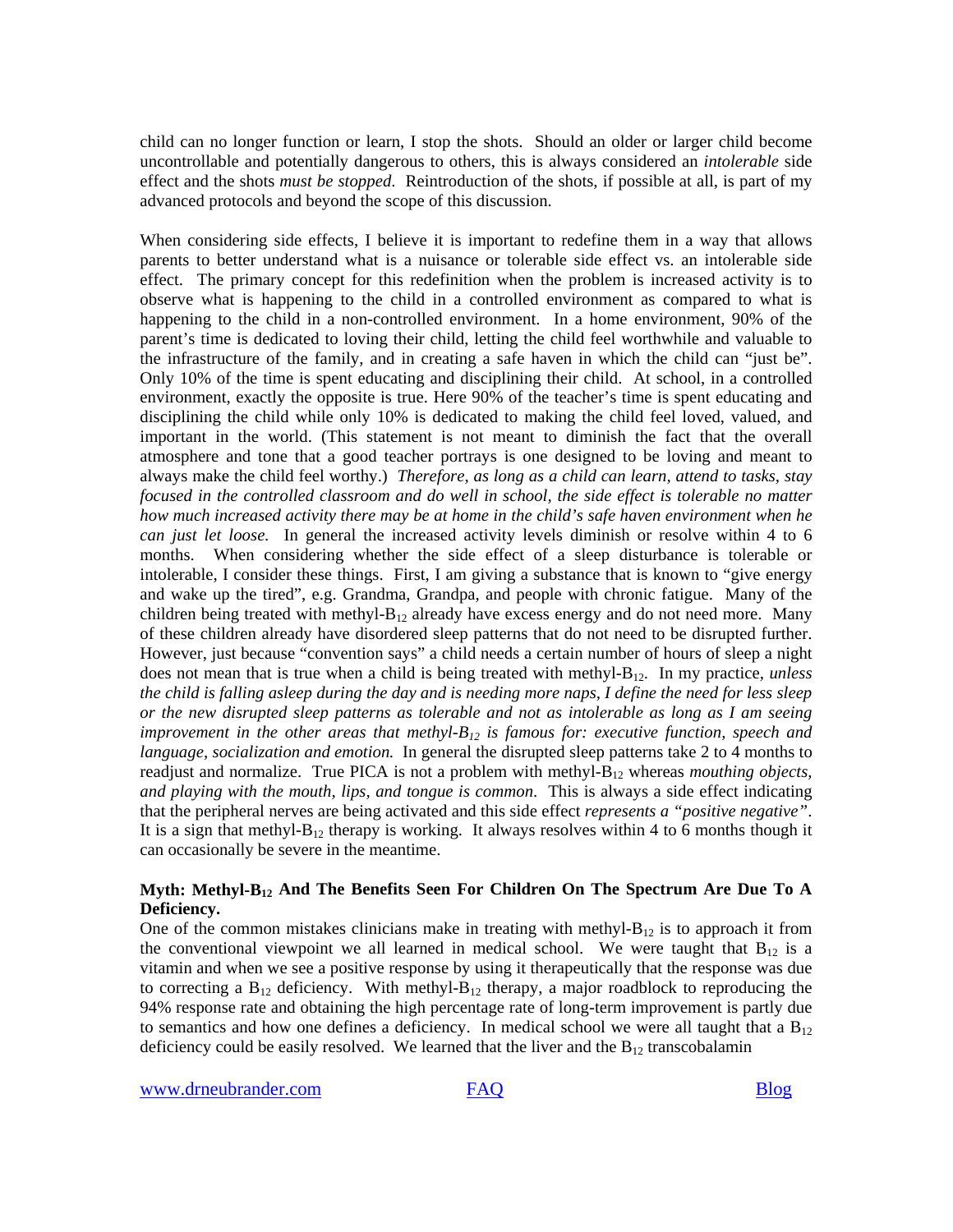transport systems could be repleted with just a few injections and that because of these few injections there would be enough  $B_{12}$  now stored in the body to meet  $B_{12}$  deficiency needs for a year or two. However, this classic definition and original work was done on adults with pernicious anemia, not on children with autism. What is true with one disorder is not necessarily true with the other. What is observed in children with autism being treated with methyl- $B_{12}$ injections is that they frequently regress or that they do not progress at the same rate they were progressing if they stop their methyl- $B_{12}$  injections. It is interesting to note that most children found to be methyl- $B_{12}$  responders have high-normal to high baseline serum  $B_{12}$  levels prior to starting the shots.

Therefore a true "nutritional deficiency" interpreted by conventional laboratory data and explained by conventional wisdom cannot account for the clinical observation why children respond so well to methyl- $B_{12}$  in the first place. Even more so does conventional interpretation of conventional definitions of deficiency fall far short of explaining why these children regress or not progress as rapidly as they were progressing when they stop the shots. This is because conventional wisdom believes that the  $B_{12}$  stores will have undoubtedly been repleted! What we need is a new definition of deficiency as it applies to methyl- $B_{12}$  and to children with autism and to other neuropsychological delays or disorders. This new definition for methyl- $B_{12}$  needs to combine the old definition – "not enough of something" – with a new one that is time sensitive – "during this specific period of time" – and includes the metabolic rationale – "because of these metabolic abnormal pathophysiological mechanisms of action". Because the continuous supply of methyl- $B_{12}$  that results from the slow leaching effect of subcutaneous injections produces far greater clinical response, the biochemistry and pathophysiology implies that there is a transport disorder and/or a metabolic processing disorder that may be overcome if the system is fed in a steady-state and non-pulsatile fashion. *Therefore a definition more appropriate for what is seen clinically is "a nutritional methyl-B<sub>12</sub> time sensitive dependency with or without a true B<sub>12</sub> deficiency that is modulated by atypical or alternative biochemical processes".* 

In addition to the long overdue need to redefine methyl- $B_{12}$  deficiency as a nutritional dependency with or without a true  $B_{12}$  deficiency, we also need to rethink how we view the methyl- $B_{12}$  molecule itself, independent of the methionine synthase enzyme. Though convention has only investigated  $B_{12}$  and methyl- $B_{12}$ 's role from the perspective of "the deficiency model", new research must address whether methyl- $B_{12}$  produces other effects in and of itself when all the transport systems and storage systems for  $B_{12}$  have been saturated.

### **Myth: Parents Can Add Several Variables At The Same Time Methyl-B12 Is First**  Introduced And Still Be Able To Differentiate What Are Methyl-B<sub>12</sub> Benefits And/Or Side **Effects From Those That Are The Result Of Other Things.**

This is one of the most serious errors that is consistently being made by parents and allowed by clinicians. After 50,000 to 60,000 shots and thousands of Parent Designed Report Form evaluations, and after "initiating" methyl- $B_{12}$  shots 100% of the time for the first 5 weeks of therapy with no concurrent changes, I can say with certainty that if I cannot tell one benefit vs. side effect from another benefit vs. side effect, it is anyone else's guess. Positives and negatives can both occur and to varying degrees. Being able to differentiate what effects may be additive or synergistic manifestations between items is a problem. Alternately, being able to differentiate what effects may offset other affects is equally problematic. And the unknown effect of the positive results as they interact with the negative results is even more problematic. Therefore,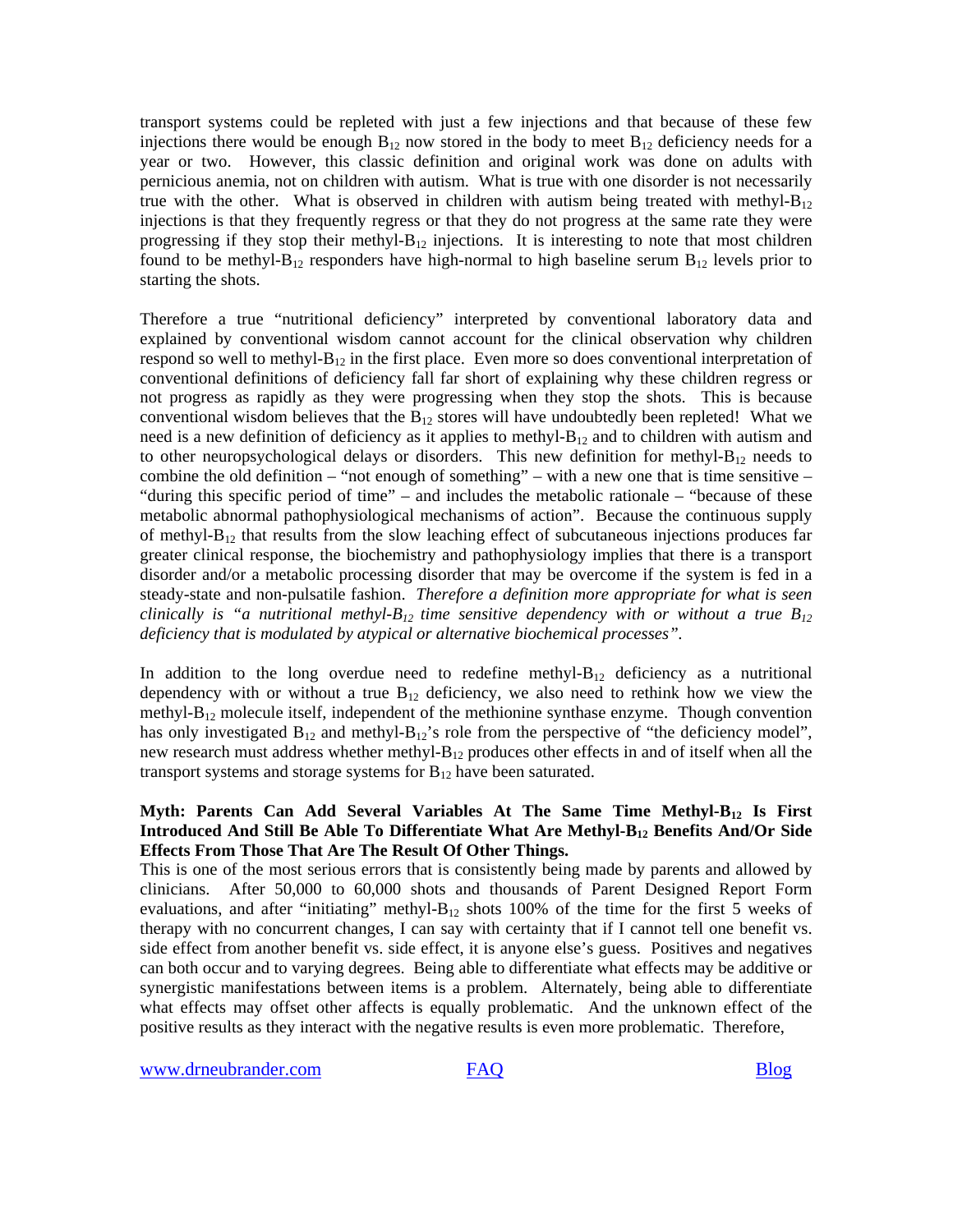unless one evaluates the effects of methyl- $B_{12}$  alone, the 94% initial response rate will be missed. The degree of the initial responses will never be known. Many children that would do well on long-term methyl- $B_{12}$  therapy will never be started. The 6% of children that should not be taking it may continue using it when it should not be used, not only for its ineffectiveness, but also due to the needless cost involved.

#### **Myth: The Parent Designed Report Form Is Not Necessary To Determine Whether Or Not A Child Is A Methyl-B12 Responder.**

*The Parent Designed Report Form is the most sensitive and specific tool to evaluate methyl-B12 responses. It is not specific to autism but goes beyond spectrum disorders to include many neuropsychological disorders.* Its sensitivity and specificity are only valid if used to evaluate the 5-week initiation period of methyl- $B_{12}$ . Afterwards it can be used to monitor overall progress but not to validate methyl- $B_{12}$ 's effectiveness as a single agent unless, for whatever reason, an additional 5 to 6 weeks of methyl- $B_{12}$  is prescribed and the child is still not allowed to make any other changes to his or her program. Though this situation occurs rarely, it does exist but its circumstances are beyond the scope of this discussion.

### **Myth: The Intensity Of Responses And Not The Number Of Responses On The Parent Designed Report Form Indicates Whether Or Not A Child Is A Responder And Predicts A Child's Long-Term Prognosis.**

This is a common misunderstanding of parents and clinicians. Without a doubt it is the number of responses on the initial evaluation form that represent the greatest predictive value for whether a child will be a mild, moderate, or significant responder over the next 2 year period of time. The majority of parents score the intensity of initial responses as one's and two's. The average number of responses, both positive and negative, is 28. Each parent and clinician needs to rethink what methyl- $B_{12}$  is doing and how fast one can expect it to mature. Using methyl- $B_{12}$  is analogous to growing a tree. First we plant the seed. It sprouts quickly and within 5 weeks we see a little tree where no tree has ever grown before. However, it takes years for the tree to reach its full height and strength. So it is with methyl- $B_{12}$ . The more symptom improvements seen on the initial evaluation, the more likely the child is to have a forest a few years later. Fortunately methyl- $B_{12}$  tree seeds sprout quickly within the initial 5-week period of time. The parents are told to watch the "X" on the ground where they planted their methyl- $B_{12}$  tree and they get excited when they see it pop through the X and grow. Initially they were focusing at the X on the ground while their peripheral vision encompassed an additional 3-foot circle. However, after a few months the tree will be too big for them to gaze down upon and in order to view the tree to see if its still growing they will have to step back quite a distance to take it all in. Unfortunately, now when the parents view the tree it sits against the horizon and its backdrop is no longer a 3-foot circle of ground but instead the sky and the entire universe. Its growth now becomes imperceptible and can only be evaluated over a span of many months to years and is no longer discernible if measured in only weeks. So it is with methyl- $B_{12}$  and evaluating whether it is continuing to work and whether or not it is still needed. Truly, the only job a parent and clinician has to do at the end of the first 5 weeks of methyl- $B_{12}$  therapy is to determine if the child is a methyl- $B_{12}$  responder – did the methyl- $B_{12}$  tree seed sprout? If so, as long as one does not kill the tree seed and as long as one waters the tree, within a couple of years the tree will become tall and strong! When children on the spectrum who are receiving methyl- $B_{12}$  injections per protocol are followed over a two-year period of time, a high percentage of them are found to have elevated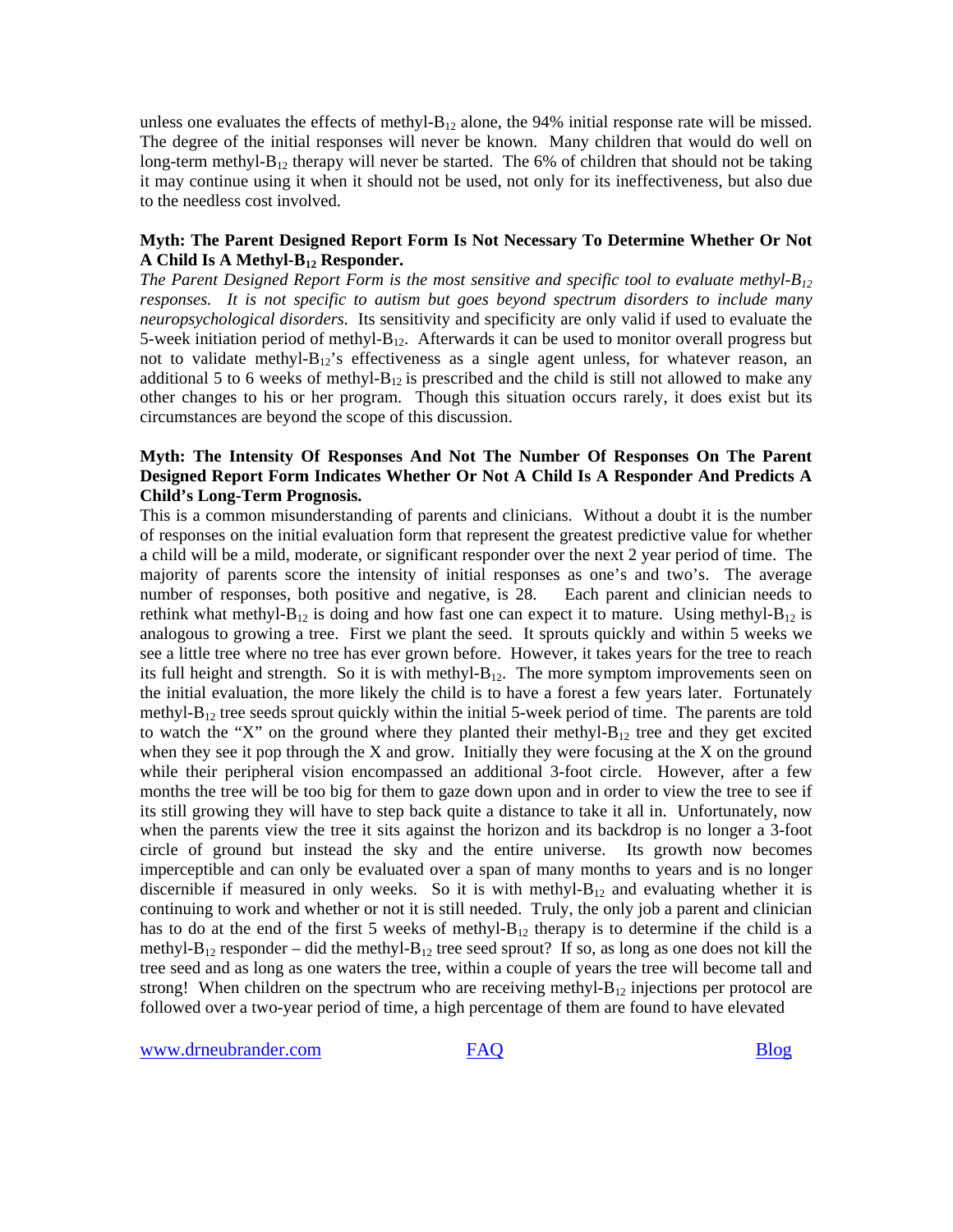themselves above their baseline "relative position" in the classroom at school and in the classroom of life. It is not uncommon for a child that was at the bottom of his class to be found at the top or in another higher-functioning classroom altogether in  $1 \frac{1}{2}$  to 2 years.

#### **Myth: Parents Will Not Take The Time Or Be Bothered To Complete The Parent Designed Report Form Because It Is So Long.**

Parents with children on the autistic spectrum are some of the most motivated people in the world. When they understand "the why" behind what is required of them, with rare exception they are more than happy to comply, grateful for the opportunity, and thrilled that a professional is really interested about their child and will read what they have written! Whenever I initiate methyl- $B_{12}$  therapy, I teach the parents why doing this is probably one of the most important things they will ever do and that all the time and the effort they invest to fill out the Parent Designed Report Form and Parent Specifics Documentation Letter as accurately and as completely as possible will help me to help their child sooner than I may have been able to do otherwise. To date I have 100% compliance! I also teach the parents that one of the most common comments I get at the end of the  $2<sup>nd</sup>$  or  $3<sup>rd</sup>$  Parent Designed Report Form evaluation is, "Thank you for making us be so thorough in the beginning. We would have never believed how much progress there has been if we hadn't been able to go back and read our previous letters. It is amazing!"

### **Myth: Other Standardized Evaluation Tools Are Equally As Sensitive And Specific To Be Used Instead Of The Parent Designed Report Form To Determine Which Children Are And Which Children Are Not Responders**.

Repeatedly in my practice parents have completed other forms. These include the forms common to DAN! and common to the major universities that deal with autism. To date none of the forms were able to capture all of the children that the Parent Designed Report Form was able to capture. Some were not even close! Sadly, many of the children that are doing extremely well with longterm methyl- $B_{12}$  therapy were missed and would have never received the methyl- $B_{12}$  treatment that is proving so valuable in their lives.

### **Myth: Long-Term Methyl-B12 Is Not Needed In Children Shown To Be Responders Who Have Been On The Treatment For Several Months And/Or Their Dosing Frequencies Or Total Dosage Can Be Adjusted Downward.**

Many of my patients who have been on methyl- $B_{12}$  for 6 months to 2 years and then stopped the shots, lowered the frequency, or lowered the total dose per shot have shown regression that began anywhere from days to weeks to months later. At this time the percentage of children who will regress or who will not progress as far as they would have otherwise progressed is unknown. However, I have accumulated enough evidence among my large patient population that those who have been on methyl- $B_{12}$  for 2 to 3 years represent many of my children who have come the farthest. Several of them have lost their diagnosis – a diagnosis that previously included statements from their neurologists saying they would never talk, never be able to attend school with other children, and that they would probably need to be institutionalized. Therefore, because of what I am seeing in my practice as my children stay on the shots long-term and what happens when they quit or get sloppy, I am presently encouraging parents to make a long-term commitment of no less than two years for the use of methyl- $B_{12}$  therapy.

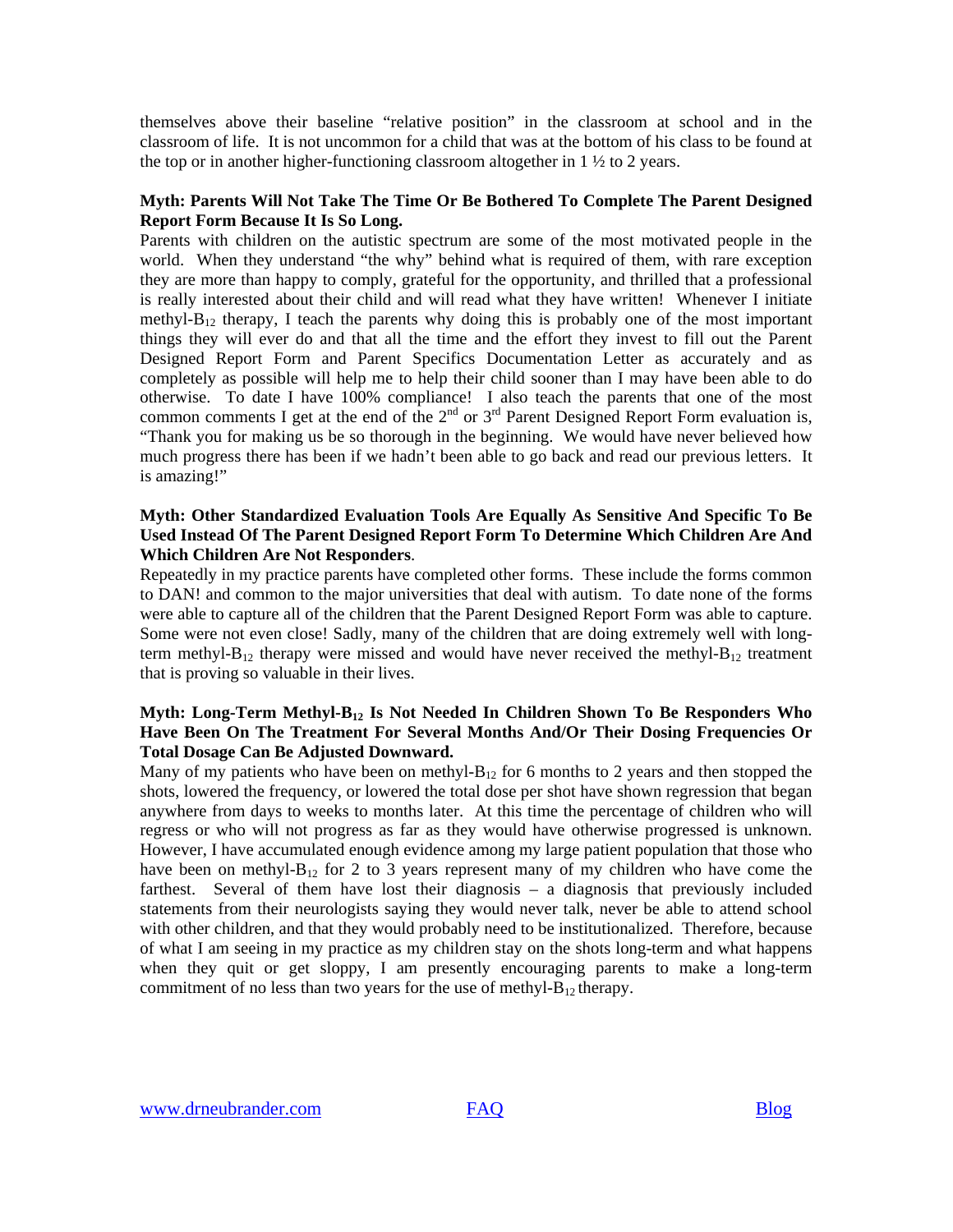#### **Myth: TMG (Betaine) Helps Methyl-B<sub>12</sub> Work Better.**

After studying numerous children's before and after responses with the aid of the Parent Designed Report Form, and from studying the biochemistry involved, my research indicates that the addition of TMG is rarely needed if methyl- $B_{12}$  dosing is adequate and if it is delivered by a slow steady continuous rate in order to establish a state of constant methyl transfer equilibrium. Children presenting to me on high dose TMG from intramuscular injections, or children presenting to me who were receiving subcutaneous injections made from 12.5 mg/ml concentrations of methyl- $B_{12}$  substrate frequently related that the addition of TMG improved some symptoms. By switching the patients to the concentrated 25 mg/ml form of methyl- $B_{12}$  and insuring shallow subcutaneous injections, most of the children were able to discontinue TMG. Some parents noticed undeniable symptom improvements with decreased side effects once methyl- $B_{12}$  was increased to its optimum dose while the TMG was simultaneously discontinued.

When considering the biochemistry involved, homocysteine either accepts a methyl group from methyl-B<sub>12</sub>/methionine synthase or from TMG/betaine homocysteine methyltransferase (BHMT). Methionine synthase is found throughout the body whereas BHMT is only found in the liver and kidney. Each homocysteine molecule that is available to accept a methyl group from either methyl-B12 or TMG can only accept one methyl group at a time. *Therefore the limiting factors to this reaction are the amount of methyl-B<sub>12</sub> present, the amount of TMG present, the activity of the enzymes themselves, the location of the pool of homocysteine being used at any moment in time, e.g. the total body pool or the pool within the liver and kidney, and the availability of key nutrient cofactors.* 

It has been my experience that if the methionine synthase enzyme is intact, methyl- $B_{12}$  can be used alone to produce the desired benefits but only if the dose is adequate and only if the delivery system is continuous. Because the methionine synthase enzyme is present throughout the body and because the betaine homocysteine methyltransferase enzyme is only present in the liver and kidney, it appears that methyl- $B_{12}$  can provide all the methyl groups necessary for homocysteine to use but only if it is dosed high enough and delivered continuously. It has been my experience that when patients who are already taking methyl- $B_{12}$  injections notice an increase in symptom improvement after the addition of TMG, the total number of methyl groups able to be donated from methyl- $B_{12}$  was too few because the dose of methyl- $B_{12}$  was too low. The incremental addition of more methyl- $B_{12}$  then allowed TMG to be discontinued while symptom improvements remained at the same level or improved even more. In the 6% of patients where methyl- $B_{12}$  fails, a trial of TMG is warranted to see if the entry pathway necessary to reach homocysteine by using betaine homocysteine methyltransferase is needed, possibly due to a theoretical methionine synthase enzyme damage, deficiency, mutation, or block. It should also be noted that the addition of extra methyl- $B_{12}$  to the shots from the pharmacies I use does not add to the cost of the shot whereas the addition of oral TMG does add to the parent's monthly expenses. Without a doubt the majority of my parents would rather give shots than any oral supplement or medication and the addition of oral TMG just represents "one more fight to fight" – a fight that I believe is unwarranted if the incremental increased subcutaneous dosing injection schedule is worked with long enough to establish the optimum dose of methyl- $B_{12}$ .

Another time to add TMG *after the maximum saturation state of the methyl-B12 system has been*  achieved and clinical benefits are not being realized or are being realized at a very mild level is when the question of adequate enzyme activity arises. Because the methionine synthase and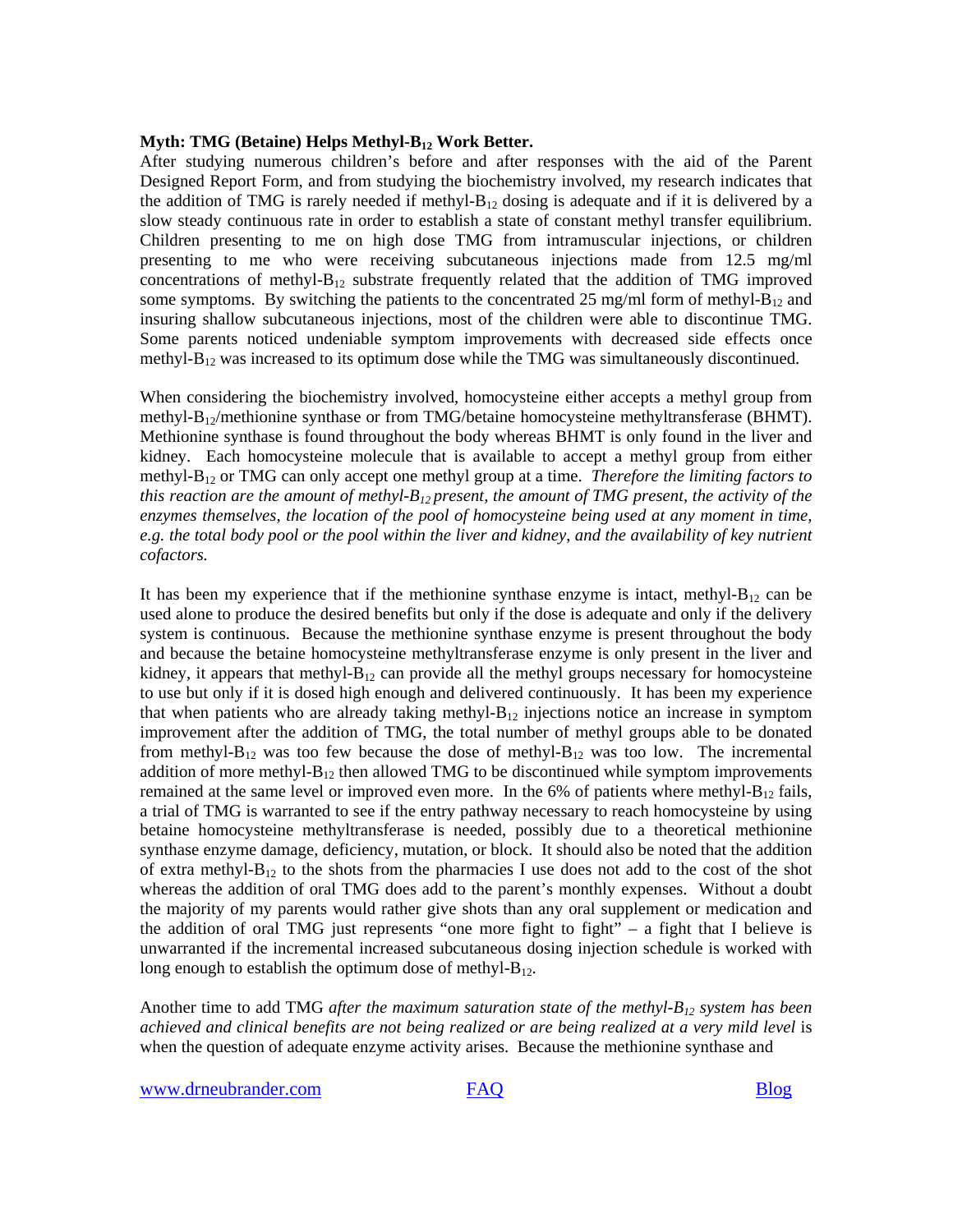betaine homocysteine methyltransferase enzyme systems are also limiting factors to the homocysteine reaction, should methionine synthase be inadequate or "damaged", the addition of TMG may be able to add additional methyl groups to the methyl pool homocysteine still requires. However, the clinical challenge is to first systematically saturate the methyl- $B_{12}$  system without causing significantly increased side effects and while objectively noting that increased clinical benefits are no longer forthcoming. Only after that set of clinical trials has been satisfactorily answered is it advised to try a 5-week TMG clinical trial. As with methyl- $B_{12}$ , the TMG clinical trial should allow no other concurrent changes to be made and the improvements or side effects should be evaluated by using the Parent Designed Report Form in the same manner it was used for methyl- $B_{12}$ .

### Myth: Folinic Acid And/Or 5-Methyltetrahydrofolic Acid (Folapro) Helps Methyl-B<sub>12</sub> Work **Better.**

In my practice the addition of folinic acid always follows the first 5-week initiation period of methyl- $B_{12}$  therapy. To date I have noticed very little significant clinical improvement with this substance alone, but as stated, I add it after I have initiated methyl- $B_{12}$  therapy for 5 weeks. Early in my research I was not adding folinic acid for several months, not by design but rather because I was new to the entire field of folate/ $B_{12}$  biochemistry and was just focusing on methyl- $B_{12}$ . Therefore, many of my current conclusions are based on those early years when folinic acid was added later in my treatment regimen without significant symptom improvement having been realized by the parents. Biochemically this makes sense because the need for  $B_{12}$  to receive its methyl group from 5-methyltetrahydrofolic acid is being bypassed by the direct addition of methyl- $B_{12}$ . Therefore, though folinic acid and 5-MTHF are still vital for many other bodily functions, the methyl- $B_{12}$  – methionine synthase - homocysteine – methylation -- transsulfuration methyl group transfer pathways are satisfied and therefore no significantly greater symptom improvement would be expected. This is not to say other symptoms not directly related to this biochemical pathway may not be affected positively and therefore symptom improvement due to other pathways may be simultaneously realized.

#### Myth: Methionine And/Or SAMe Help Methyl-B<sub>12</sub> Work Better.

Children on the spectrum have been shown by GL Arnold's study to frequently have low plasma amino acids. Methionine is one of the essential amino acids and it is the nutritional starting point for the methylation/transsulfuration pathways. Both methyl- $B_{12}$  with methionine synthase and TMG with betaine homocysteine methyltransferase allow homocysteine to be recycled into methionine that goes to SAMe, then to S-adenosylhomocysteine (SAH), and back to homocysteine in preparation to spin the cycle again. Additionally, some homocysteine goes down the metabolic pathway and ultimately becomes glutathione. Due to the side effect response rate of 70% in my practice when children received SAMe who had already been stabilized on methyl- $B_{12}$  according to protocol, it quickly became apparent that it was more important to activate the recycling of homocysteine to methionine than to load the system with more substrate, e.g. methionine and/or SAMe. By increasing the total load of either methionine or SAMe without providing adequate methyl-B12 to recycle the "*relative*" accumulating homocysteine or SAH, the body must once again try to figure out how to process these metabolites to move them to the next metabolic step. Though the need for these substrates is undoubtedly documented by plasma amino acid testing, the clinical catastrophes I experienced must thoughtfully be reviewed as to why. Because some of my colleagues did not report the significant and severe side effects I was

[www.drneubrander.com](http://www.drneubrander.com/) [FAQ](http://drneubrander.com/faq.php) FAQ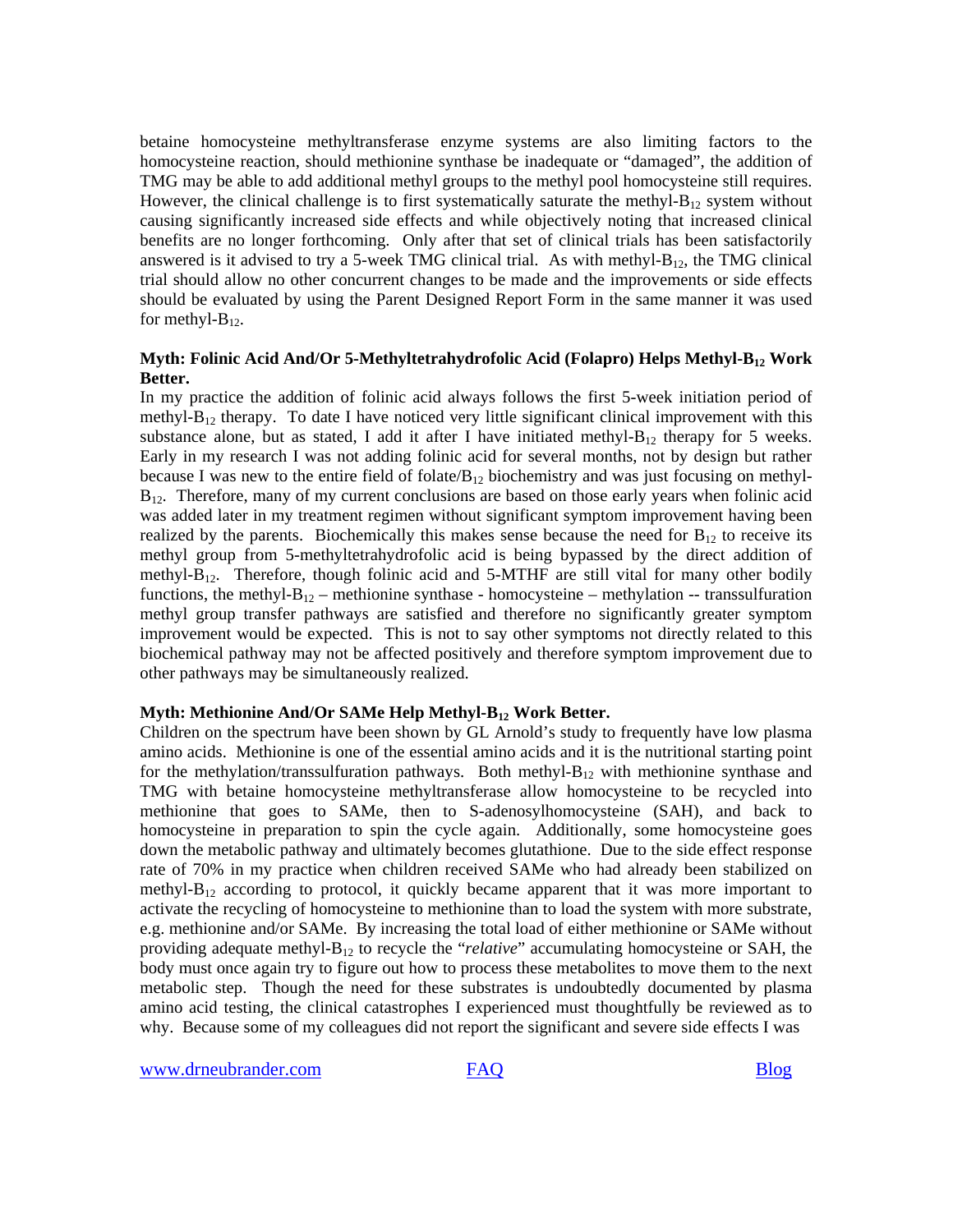noticing, e.g. head banging, hitting, and aggression when they added SAMe in high doses, the explanation must lie within the differences, not similarities of the protocols we were using. Therefore, for the protocol I am recommending, the use of SAMe and methionine must be added extremely cautiously, when added be added individually, and observed very closely for clinical response, both positive and negative.

#### **Myth: High-Normal To High Levels Of Serum B12 Indicate That B12 And Methyl-B12 Are Not Needed.**

 $B_{12}$  levels are high-normal to high in almost all children documented to be methyl- $B_{12}$  responders. When  $B_{12}$  approaches the methionine synthase enzyme and cannot be reduced and recycled, the oxidized form of  $B_{12}$  just sits outside the cell and builds up in the plasma. The easiest clinical analogy to understand this phenomenon is diabetes where the blood sugar that cannot enter the cell builds up in the plasma.

#### **Myth: Other Forms Of B12 Will Work Equally As Well Or Better Than Methyl-B12.**

There are five known forms of cobalamin, " $B_{12}$ ": a) cyanocobalamin; b) hydroxycobalamin; c) adenosylcobalamin; d) glutathionylcobalamin; and e) methylcobalamin. Cyanocobalamin and hydroxycobalamin interact with glutathionylcobalamin to form methylcobalamin. Adenosylcobalamin is made in the mitochondria. There are only two "coenzyme forms" of  $B_{12}$ : methylcobalamin coenzyme and adenosylcobalamin coenzyme. The rest of the  $B_{12}$ 's have one purpose in mind, that being to become one or the other of these active  $B_{12}$  molecules. Therefore the popularity of hydroxcobalamin that is presently occurring seems to be missing two important facts. One is that the entry of  $B_{12}$  into the homocysteine pathway is from methyl- $B_{12}$  coenzyme, not from any other form of  $B_{12}$ . The second is that clinically I had been using hydroxycobalamin injections in children with autism for years with some benefit but no marked or incredible symptom improvements. My evolution into the methylcobalamin phenomenon had its roots in cyano-B<sub>12</sub> and hydroxy-B<sub>12</sub>. Eventually I was only using hydroxyl-B<sub>12</sub> because it seemed to work a little better than cyano-B<sub>12</sub>. Though I had been using low dose methyl-B<sub>12</sub> in IV's for chronically ill adults for 2 years, I had never used it in children on the spectrum. One day in 2002 in my office I said to myself, "I wonder if this Japanese form of  $B_{12}$  will be any different than cyanocobalamin or hydroxycobalamin?" The rest is history. Within seven days of giving my first injection, Dylan, who previously spoke only in four word cryptic sentences with essentially no spontaneous speech, began talking to everyone he met in seven and eight word sentences!

#### **Myth: The MTHFR Enzyme Mutation Test And The Genomics Test Indicate Which Child Needs Methyl-B12 And Which Child Does Not Need Methyl-B12.**

Unfortunately there is no test at this time that will predict which child will and which child will not benefit from methyl- $B_{12}$ . When methyl- $B_{12}$  is introduced alone for 5 weeks, when each criterion for success is in place, when no other variables are introduced or deleted, when the Parent Designed Report Form is completed at the end of the 5 week "pure" clinical trial period, and when the reason for every entry in the columns of the Parent Designed Report Form is described in detail in the Parent Specifics Documentation Letter, then the response rate to methyl- $B_{12}$  will be over 90%. All tests to date that indicate there are problems in certain genomes or biochemical pathways miss a huge portion of this 90% of children that are shown to be clinical responders and who should be treated. Therefore, until pure science and funded research studies catch up with the current clinical science, the only ethical thing to do is treat all the children for at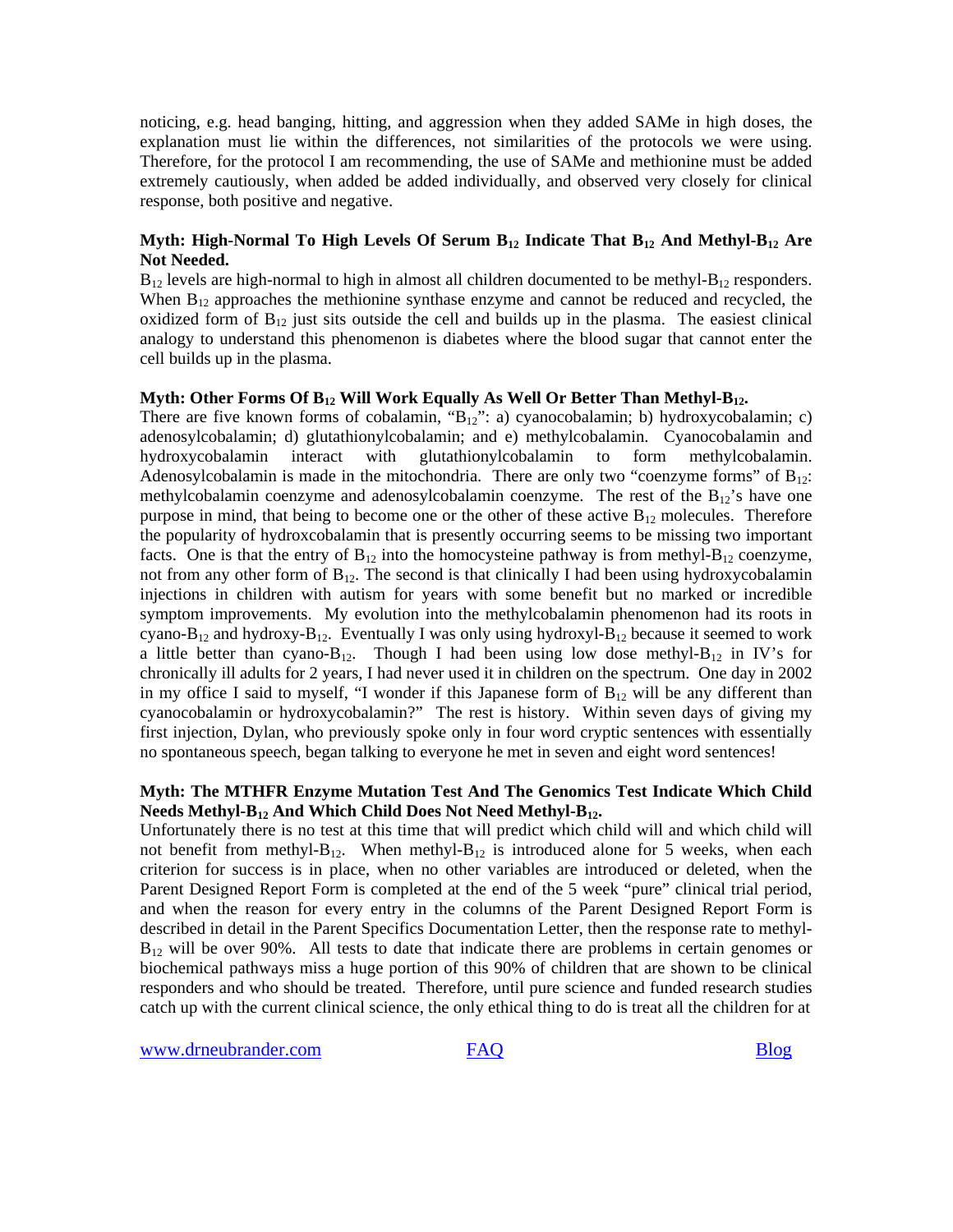least the initial 5 weeks in the manner described throughout this document. Because each child is his or her own best laboratory, we should never discount the findings observed in these children's "personal" clinical labs as being the premier lab test!

#### **Myth: Overmethylators Do Not Need Methyl-B12.**

The same argument can be made here that was made above. Laboratory tests used to document "overmethylators from undermethylators" may be applicable in certain biochemical pathways and the percentages given for each may apply to certain clinical conditions, e.g. schizophrenia but not necessarily autism. However, the greater than 90% response rate I observe with children on the autistic spectrum that are given methyl- $B_{12}$  injections does not jive with the percentage rates theoretically stating methyl- $B_{12}$  is not indicated for "overmethylators". Once again, the child's body is the primary clinical laboratory in contrast to some in vitro test and evaluating the child's response objectively with the Parent Designed Report Form will differentiate which overmethylator can and which overmethylator cannot receive methyl- $B_{12}$ .

#### **Myth: If A Child Is A Responder, Even If A Significant Responder, Other DAN! Principles Are Not Necessary To Also Be Incorporated Into The Child's Total Program.**

As the Parent Designed Report Form shows so eloquently, methyl- $B_{12}$  does methyl- $B_{12}$  things and nothing else. It is ridiculous to think that the rest of the DAN! biomedical principles should not be instituted. In all my patients I incorporate as many of the other modalities as possible. In general, the synergy that exists by using many treatments is a powerful healer. More specifically, methyl- $B_{12}$  needs many other cofactors to be optimally active.

#### **Myth: Methyl-B12 Is The Same No Matter What Compounding Pharmacy Produces It And Therefore Any Local Compounding Pharmacy Can Be Used.**

This is a serious error and one that I discovered only through hundreds of failed and/or painful injections. By the end of my first year of methyl- $B_{12}$  clinical research, and especially after my initial presentation May 2002 in Philadelphia, parents from all over the country were requesting their favorite compounding pharmacies make methyl- $B_{12}$  at the 25 mg/ml strength. Suddenly my office was getting inundated with calls from frustrated parents and clinicians reporting that the shots were not working as I stated they should, and/or that they were hurting the children. At this point in time, at my own expense, I began to run potency tests on batches of methyl- $B_{12}$  from various compounding pharmacies that were indicating on their labeling that the potency was 25 mg/ml. Wrong! The results of my studies indicated that the range of methyl- $B_{12}$  could be anywhere from a low of 16 mg/ml to a high 28 mg/ml – all sold to parents as "methyl- $B_{12}$  25 mg/ml". To me as a clinician, this seemed odd so I asked several of my trusted compounding pharmacists. Each of them told me that it requires special effort in order to get methyl- $B_{12}$  in solution and to have it stay in solution. Therefore, those pharmacies that I have found to give accurate potencies and that I can trust to make methyl- $B_{12}$  to my standards are: (Listed in alphabetical order)

- 1. Coastal Compounding Pharmacy: phone (912) 354-5188; fax (912) 355-3685.
- 2. College Pharmacy: phone (800) 888-9358; fax 800-556-5893.
- 3. Hopewell Pharmacy: phone (800) 792-6670; fax (800) 417-3864.
- 4. Lee-Silsby Compounding Pharmacy: phone (800) 918-8831; fax (216) 321-4303.
- 5. Wellness Health and Pharmacy: phone (800) 227-2627; fax (800) 369-0302.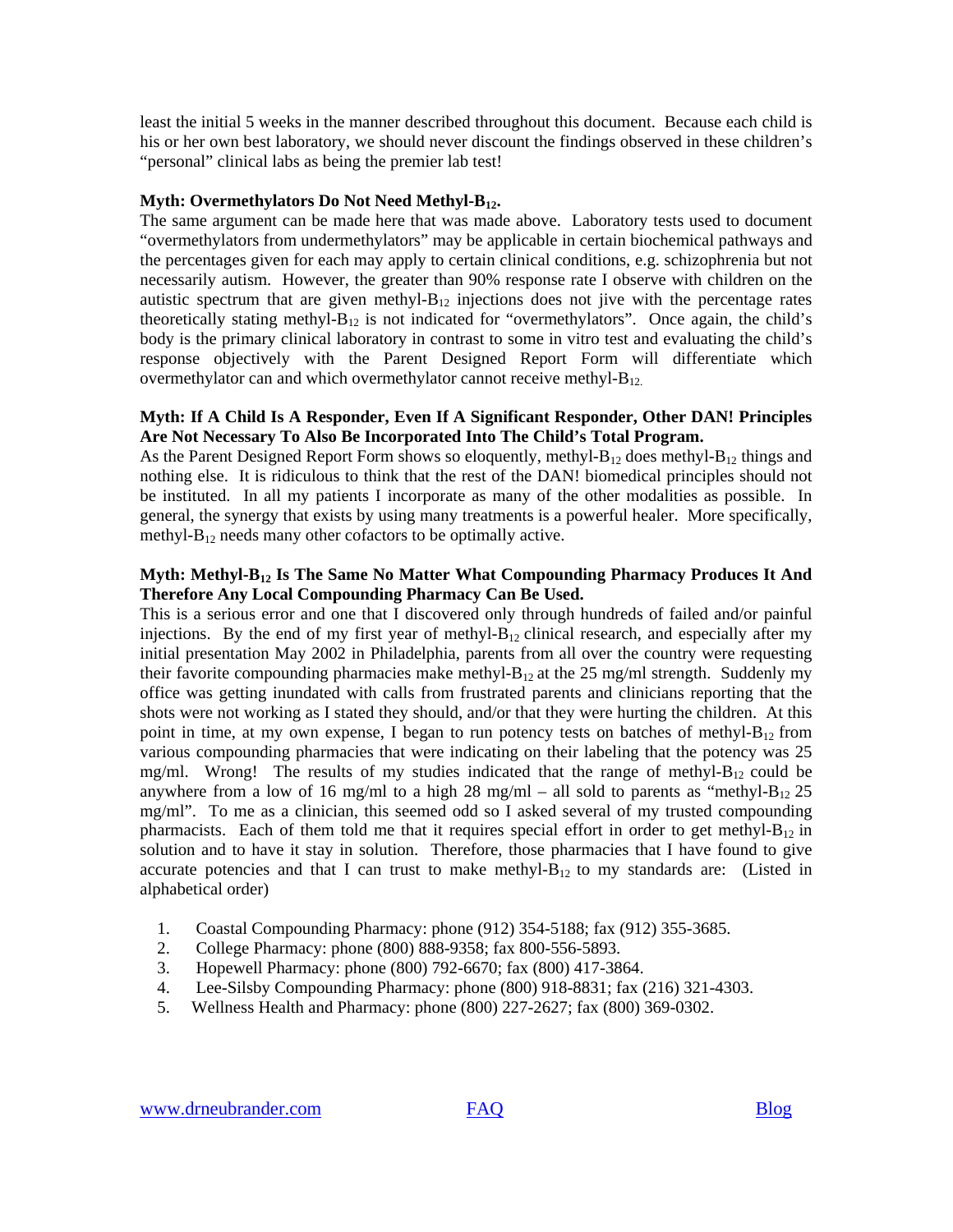Have Your Pharmacy Provide For You Certificate Of Analysis Potency Reports.

Each pharmacy that wants to work with you and your patients should be willing to provide for you its history of certificate of analysis reports. Because methyl- $B_{12}$  is so difficult to get into solution, and because the density effect is so important for the effectiveness of the medication clinically (as described above), it is very important to know "within reason" what dose and density a child is getting. The five pharmacies mentioned, Coastal, College, Hopewell, and Lee-Silsby, and Wellness have all been willing to do their homework, put in the effort to learn the intricacies of the process, and spend the money necessary for frequent certificate of analysis reports to guarantee that the final concentrations of methyl- $B_{12}$  are typically within plus/minus 5%. Pharmacies "new to the process" cannot assume that their reconstituted product will produce a final concentration similar to the consistency seen with the five pharmacies mentioned above. Therefore, if they want to play the game and throw their hat into the ring, they must be able to show you certificates of analysis to assure you that what you are receiving can compare to the leaders in the methyl- $B_{12}$  industry for children with autism.

 \*\*\* Please note that any pharmacy willing to provide to me the same information that is required from the five pharmacies listed above will be able to request that they also be listed in this document and on the methyl-B<sub>12</sub> program [available to clinicians and pharmacists] \*\*\*

#### **Myth: The Shots Are Painful.**

With the correct pH balance, any good compounding pharmacy should be able to make shots that are painless. Even the best pharmacies make a bad batch from time-to-time that can causes pain. This occurs for no obvious reason that the pharmacies have been able to explain other than "it just happens". With 50,000 plus shots to my credit, I have experienced only two bad batches that I know of where my patients noted discomfort or even pain. As far as I know, should this ever happen the pharmacy will replace your syringes with a new batch tested to be painless. My latest injection instructions teach how to avoid this ever happening in the first place.

### **Myth: Pink Urine Can Be Seen Even With Subcutaneous Injections And/Or It Indicates**  That The Body Has All The Methyl-B<sub>12</sub> It Needs And That It Is Building Up To Levels That **Are Too High For The Body And Is Becoming Toxic.**

Pink urine from methyl- $B_{12}$  stock solutions of 25 mg/ml, when given shallowly into subcutaneous adipose tissue of the buttocks at the standard doses recommended never produces pink or red urine. 100% of the time when I have been challenged on this point, once I helped the parents "tweak their technique" and no longer be near the SQ:IM junction, the pink urine they were seeing disappeared. The only exception to this has been in children that have essentially no subcutaneous adipose tissue so that muscle or the SQ:IM junction cannot be avoided.

Pink urine is a function of these factors: *Primary factor #1* -- total volume [not dose] of the "red substance" administered whether from a stock solution of 1 mg/ml or 25 mg/ml; *Primary factor #2* -- the relative speed of entry of the total volume of red substance into the bloodstream which is much faster when given IM or near the SQ:IM junction; *Secondary factor #1* -- the rate of filtration by the bloodstream to clear the red coloration; *Secondary factor #2* – the time of injection. Shots given at night that are IM, shots near the SQ:IM junction, shots at higher doses than the standard doses recommended, shots with higher volumes to produce the same total dose or to produce greater than standard doses, and shots made from less concentrated solutions with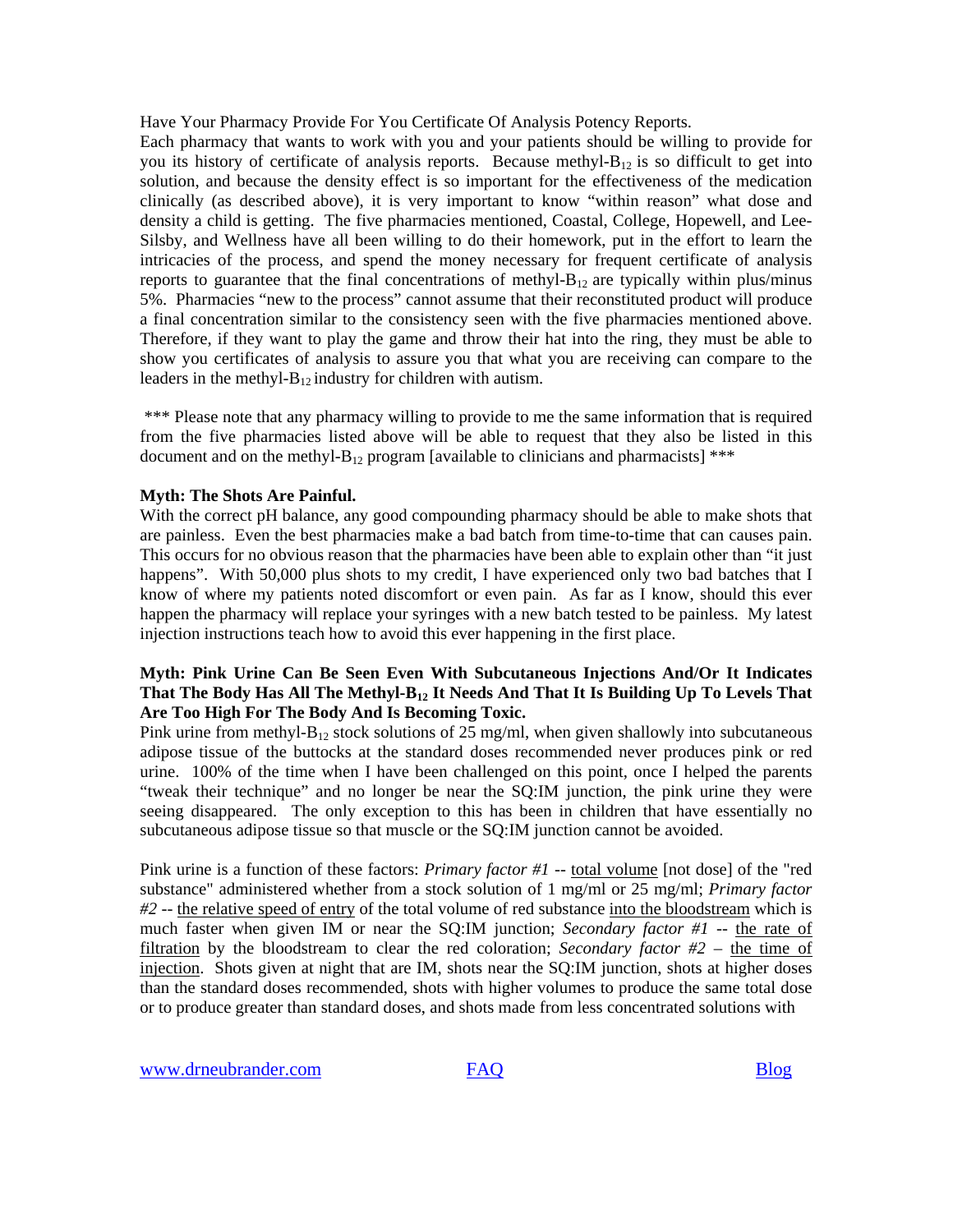greater surface areas will all appear in the bloodstream relatively quickly and pass into the urine. Once present, nighttime urine will be concentrated and therefore whatever color the filtered substance is, whether yellow or red, etc., it will appear darker in a morning urine specimen.

It is important to note that pink/red urine is not a function of some buildup of methyl- $B_{12}$  finally getting "high enough" and spilling over. It is not a function of some gradual toxicity level appearing because the dose of  $B_{12}$  [for the standard recommended dosage ranges] is below doses that have been safely used for years, e.g. in patients with pernicious anemia. It is not a function of the cobalt atom because the cobalt atom is inactive when "contained" within the corrin ring structure and therefore does not cumulatively bind to tissues and color the urine pink/red.

## **Myth: The Needle Can Injure The Sciatic Nerve When Shots Are Given In The Buttocks.**

Simply stated, this is ridiculous when one follows the protocol I suggest! By applying simple trigonometry, one of the professionals whose child is a patient of mine gave me this "rule of thumb" when the BD #328438 needle is used as per my protocol: a) shots injected at a 30 degree angle give an *effective needle length* of approximately 4 mm; b) shots injected at a 20 degree angle give an *effective needle length* of approximately 2.7 mm; c) shots injected at a 10 degree angle give an *effective needle length* of approximately 1.4 mm. Not even the smallest premie has a sciatic nerve this shallow and because we are treating children much larger than premies, there is no possibility of ever injuring the sciatic nerve from a BD #328438 3/10 cc insulin syringe with an 8 mm, 31-gauge needle!

## **Myth: Pinching The Fat Will Assure That The Injection Is Administered Subcutaneously.**

Professionals often teach parents to "pinch the fat" to give a subcutaneous injection. Unfortunately with small children, the "tenting effect" that occurs not only brings with it subcutaneous fatty tissue but also "a ribbon of muscle" that is just as likely, if not more likely to receive the methyl- $B_{12}$  that is thought to be being administered into the subcutaneous tissue. Therefore, *never pinch the fat* in order to insure a subcutaneous injection. Instead, go as shallow as necessary, often just under the skin in a nearly horizontal plane in order to deliver the methyl- $B_{12}$  into the subcutaneous tissue.

## **Painting Your Masterpiece – The Necessary Ingredients For A Pretty Picture (Dr. Neubrander's Protocol)**

- 1. Total dose [for approximately 85% of children 64.5 mcg/kg/every 3 days works well].
- 2. Methyl- $B_{12}$  concentration [25 mg/ml provides the least surface area resulting in a slower and more uniform rate of release].
- 3. Injection into the adipose tissue of the buttocks [less vascular; slower rate of release].
- 4. Injections that are "shallow/closer to the horizontal than vertical plane" in the subcutaneous tissue far away from the SQ:IM junction or the muscle itself and without "pinching the fat" [see Injection Instructions for Methyl- $B_{12}$  Shots from my website].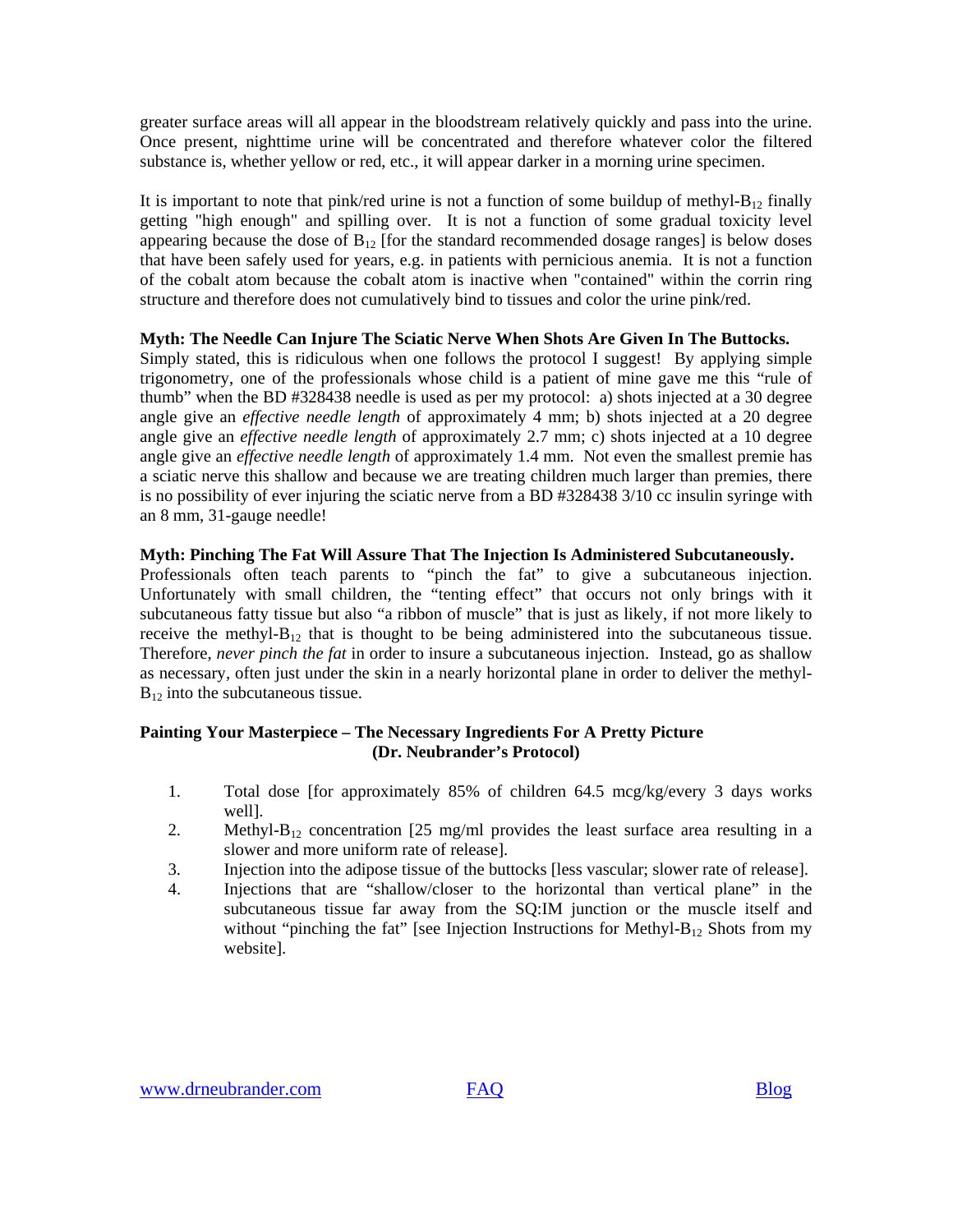- 5. The first 5-weeks of methyl- $B_{12}$  use must allow absolutely no additions and allow absolutely no deletions to the child's current program. This 5-week period can be started early in the child's program or later on depending on the clinician's preference. However, whenever methyl- $B_{12}$  is initiated, it is then that the 5-week "no change time clock" begins ticking. Of course if the child becomes ill and needs standard medical treatment, this must be done.
- 6. The Parent Designed Report Form, the most sensitive and specific tool available to evaluate the effects of methyl-B12 must be used to evaluate the clinical responsiveness. There can be no exceptions to this for at least for the first 5-week clinical trial. After that, completing the Parent Designed Report Form should still be required for at least the next two reviewing cycles because from the letter portion of the exercise, parents will be able to observe the subtle changes that will continue to occur that they would have otherwise missed.
- 7. Parents must understand and continually be reminded that it is not the intensity of the responses they see in their child that is the most important prognostic indicator but rather it is the number of responses they see that predicts whether or not a child will be a mild, moderate, or significant responder over the next 1.5 to 2.5 year period of time.
- 8. Parents need to thoroughly understand how to differentiate tolerable vs. intolerable side effects. If their child's side effects are tolerable, even though severe at times, parents should continue the shots without altering doses and understand that these side effects will usually diminish or disappear within 2 to 6 months. Parents must be thoroughly trained in differentiating tolerable vs. intolerable side effects so that methyl- $B_{12}$  therapy can be discontinued when a true intolerable side effect is present. Otherwise therapy should be continued unchanged.
- 9. If a child is found to be a responder, the parents need to be taught and frequently reminded that the process is a slow steady one that needs to be continued long-term. Parents need to be taught not judge whether or not their child no longer needs methyl- $B_{12}$  therapy because they no longer see obvious changes as those noted during the first 5-15 weeks. Currently I am recommending no less than 18 to 24 months of treatment.
- 10. Parents should be advised that my research indicates many, if not most children will have some form of regression and/or will lack the same degree or rate of progression they would have had if the shots had not been stopped.
- 11. Folinic acid should be added after the first 5-week clinical trial but not at the same time as methyl- $B_{12}$ . It should be added alone and its dose should start low and then be incrementally increased to see how it is tolerated. From my research, approximately 20% of children become hyper and/or cannot sleep when folinic acid is added.
- 12. Liposomal glutathione may be tried in an effort to enhance the glutathione portion of methyl- $B_{12}$ 's effects. As with all members that participate in the homocysteine recycling biochemical pathway, each addition should be made singly and observed over a period of time when no other changes are being made to the child's treatment program.
- 13. TMG should not be part of the initial protocol and should only be added after escalating doses of methyl- $B_{12}$  fail, if methyl- $B_{12}$  produces "intolerable" side effects according to the definitions given above, or if methyl- $B_{12}$  produces no significant benefits.